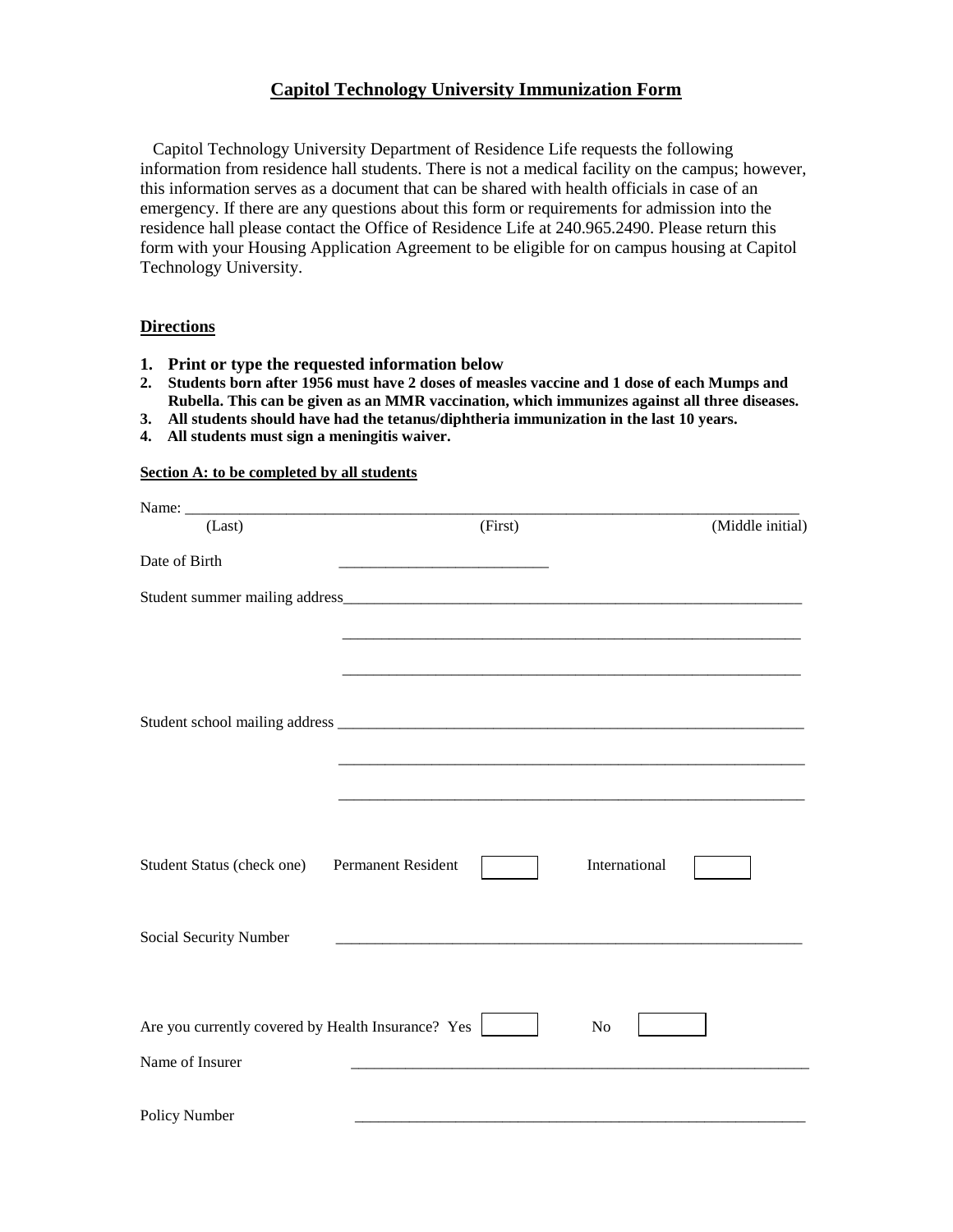Please list your emergency contact:

| Name                                                                                                                                                                                                   |     |                                                                                                                                                                                                          |
|--------------------------------------------------------------------------------------------------------------------------------------------------------------------------------------------------------|-----|----------------------------------------------------------------------------------------------------------------------------------------------------------------------------------------------------------|
| Relationship                                                                                                                                                                                           |     |                                                                                                                                                                                                          |
| Address                                                                                                                                                                                                |     |                                                                                                                                                                                                          |
| Phone number                                                                                                                                                                                           | (w) |                                                                                                                                                                                                          |
|                                                                                                                                                                                                        |     | <b>Health History</b>                                                                                                                                                                                    |
| Check all items that apply                                                                                                                                                                             |     |                                                                                                                                                                                                          |
| AIDS/HIV<br>Asthma<br>Cancer<br><b>Diabetes</b><br><b>Emotional Disturbances</b><br>Fainting/dizziness<br>Frequent headaches<br><b>Heart Disease</b><br>Hemophilia<br>Hepatitis<br>High Blood Pressure |     | Kidney disease<br>Obesity<br><b>Rheumatic Fever</b><br><b>Seizures</b><br>Sickle Cell Disease<br>Stroke<br>Tuberculosis<br><b>Ulcers</b><br>_Urinary disturbances<br>Vision disturbances                 |
|                                                                                                                                                                                                        |     | Physical/Learning disabilities: check all that may apply Note: Students are responsible for requesting<br>accommodations (living or classroom) from and providing documentation to the Office of Student |

**Life.**

\_\_\_Blindness/vision loss \_\_\_Paralysis of arms \_\_\_Hearing impairment \_\_\_Paralysis of legs \_\_\_Learning disability

Allergies: check all that apply

| Aspirin            |  |
|--------------------|--|
| Antibiotics – name |  |
| Bee sting          |  |
| Other $-$ name     |  |

#### **Answer the following questions:**

1. Do you have any health condition that could prohibit your participation in any university-sponsored activity?

 $\Box$  Yes  $\Box$  No

If yes, please explain your limitation